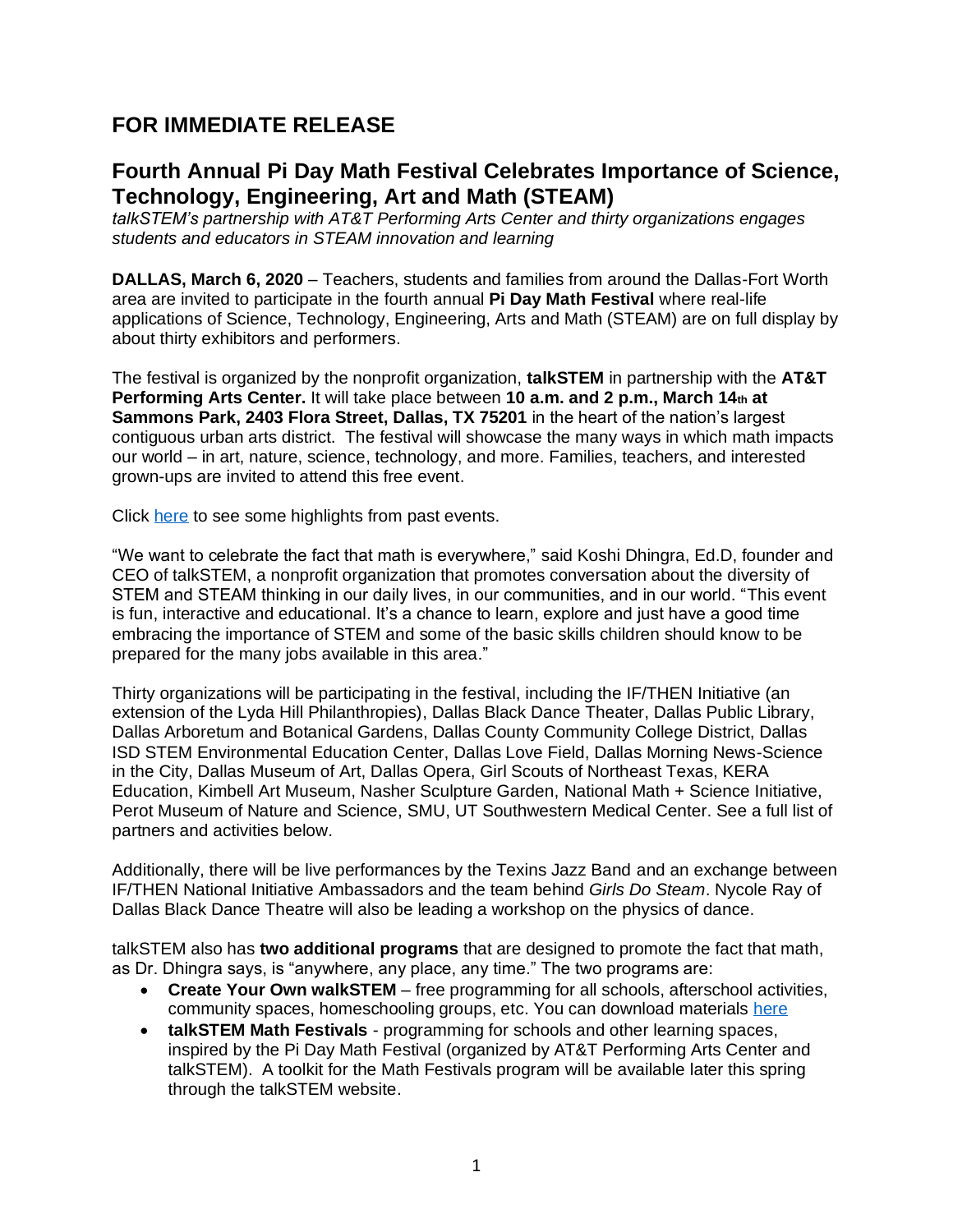To learn more about the festival, talkSTEM's other programs or to interview Dr. Dhingra, contact Neil Foote, Foote Communications, neil@neilfoote.com, 214.448.3765.

###

#### **ABOUT talkSTEM**

talkSTEM is a 501(c)3 organization whose key goal is to develop future generations of female and underrepresented STEM leaders by inspiring today's youth to adopt a STEM (Science, Technology, Engineering, and Math) mindset. talkSTEM was founded by Dr. Koshi Dhingra. Dhingra has a doctorate in Science Education from Teachers College, Columbia University, and has years of experience teaching at the middle and high school levels, as well as at teacher education programs. Previously, she served as a director of the Science and Engineering Education Center at the University of Texas at Dallas. Learn more about talkSTEM and its programming by visiting: talkSTEM.org

#### **ABOUT THE AT&T PERFORMING ARTS CENTER**

The AT&T Performing Arts Center is a nonprofit foundation that operates and programs a 10 acre campus comprised of three premier performance venues and a park in downtown Dallas. Opening in October 2009, the Center has helped complete the 30-year vision of the Dallas Arts District.

Audiences enjoy the best and most recent from Broadway; the finest dance companies from across the globe co-presented with TITAS Presents; top concerts and performers with Center Presents; and cutting-edge speakers from the #hearhere series. Thousands of students explore and more deeply experience the arts through the Center's education program, Open Stages. Working with local service agencies, the Center provides free tickets to underserved individuals and families through Community Partners. These programs are made possible by the ongoing support of donors and members.

The Center's five resident companies are among the city's leading arts institutions: Anita N. Martinez Ballet Folklorico, Dallas Black Dance Theatre, The Dallas Opera, Dallas Theater Center and Texas Ballet Theater.

Designed by internationally acclaimed architects, the Center's campus includes the Margot and Bill Winspear Opera House, Dee and Charles Wyly Theatre, Annette Strauss Square, and Elaine D. and Charles A. Sammons Park, which are some of the finest performance venues in the world.

The Center's mission is to provide a public gathering place that strengthens community and fosters creativity through the presentation of performing arts and arts education programs. For more information about the AT&T Performing Arts Center and to purchase tickets, become a member, or make a donation, visit www.attpac.org.

###

### **Participating Organizations**

| <b>Name</b>                    | <b>Math Question</b>      |
|--------------------------------|---------------------------|
| CityLab High School Dallas ISD | What is the Golden Ratio? |